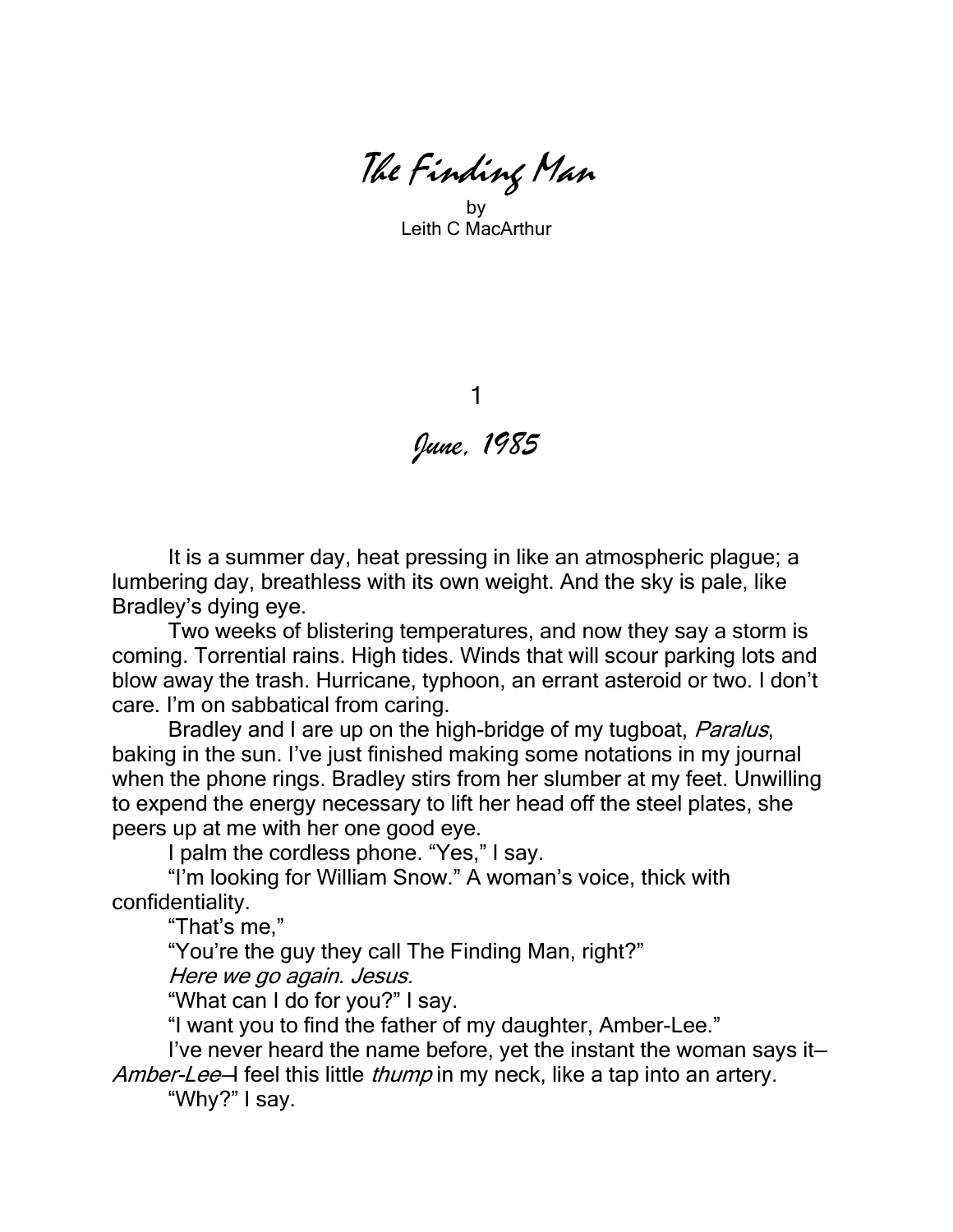"Why what?"

"Why do you want to find him?"

"Does it matter?"

"Lady. I don't look for stolen cars, lost keys, or dead-beat dads. Yes, it matters."

"Right," she says. "I knew this was a bad idea." And she hangs up.

I drop the phone, look down at Bradley and smile. "Yeah, I know. I'm irresistible."

Bradley heaves her bulk off the rough steel floor. Like a weary horse, she trundles over to me and offers her furrowed skull. As I rub her head, she stretches her neck, closes her eyes and lets her tongue tumble from her mouth. The instant I take my hand away, she slumps back down onto the hot floor and pretends to go back to sleep. But I know better.

And I also know—as surely as Bradley will soon go blind—I've not heard the last of that woman.



For three days the rain came. Unrelenting, merciless, it assaulted the hull of my ship, pelted her steel skin with its endless barrage. Bradley paced incessantly during the gale, stalking the companionways and sniffling under the doors. At times she thrust her crumpled head into darkened compartments, whining forlornly as if she felt helpless to protect her home.

In the middle of the fourth night the storm died, and there fell upon my ship a silence so stunning, I was wrenched from my sleep.

\* \* \*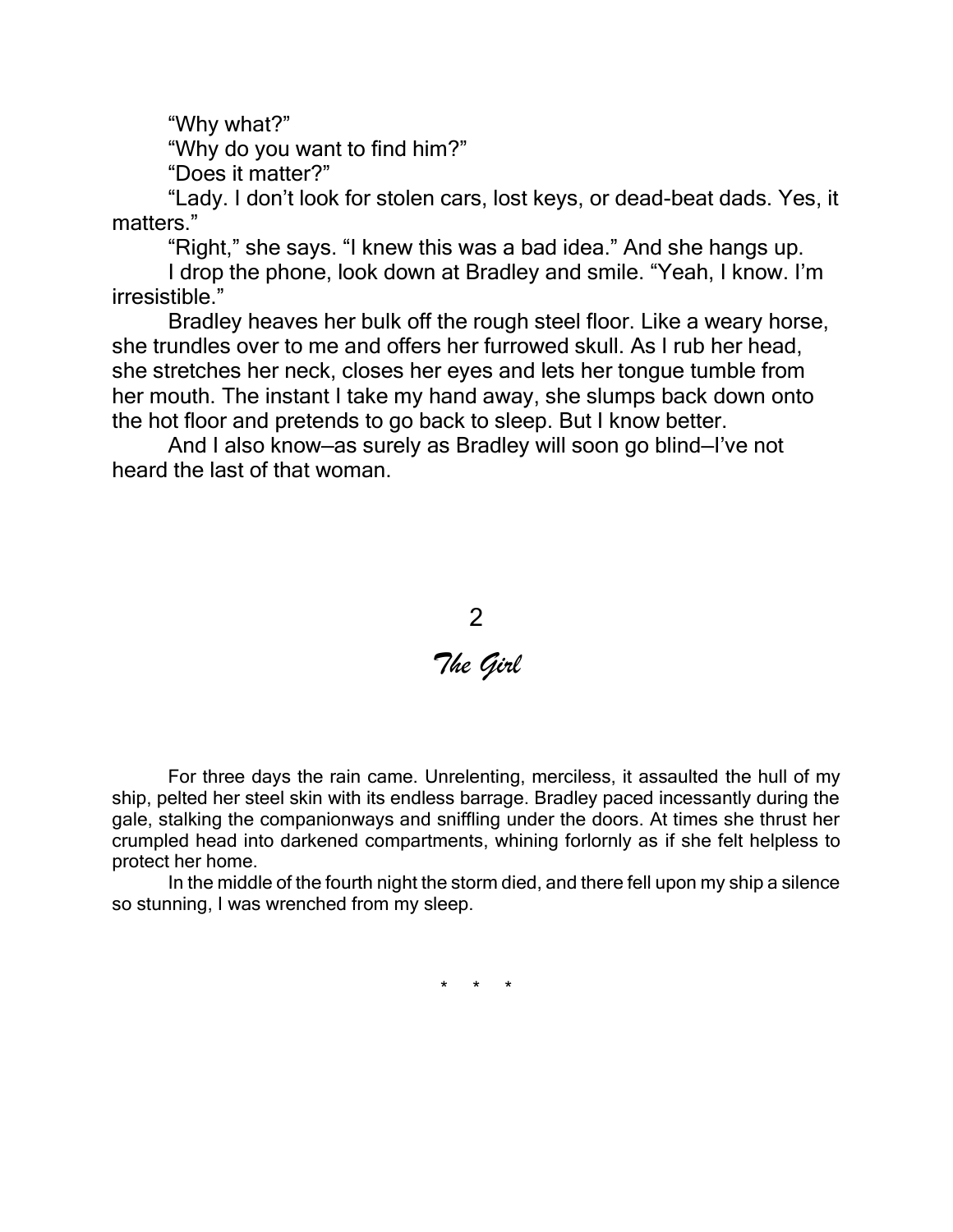I spend the better part of the next day scrubbing and hosing down the rough and dented hull of my boat. While I work, Bradley plays with a piece of driftwood, scampering around on the forward deck like a pup with an imaginary friend.

By two that afternoon, I've had my fill of duty. Bradley is fast asleep down in The Pit, her heavy snores drifting evenly out the horn-shaped air vents on the bridge. In bare feet, I stretch for twenty minutes, then go through a series of calisthenics and old karate katas; slowly, so as not to strain my weather-stressed frame.

After I finish my workout I shower, then return to the high-bridge and take my favorite position in the canvas recliner—to bake in the sun, to bask in the sunshine of my oblivion. It's a nice, tidy day. Paralus, the hundred-foot tugboat atop which I'm now lounging, and within which I've been stubbornly deteriorating, has been washed clean of the city's soot. Fluted by the steel air vents, Bradley's rhythmic snores further cushion my emotional amnesia. I lay with my face upturned to the broad blue sky, emitting all the vibrancy of a pet rock. When the cordless phone rings, I pick it up slow. Say hello. Blink drowsily into the sun.

"Are you The Finding Man?" a child's voice says. Gentle. Imploring.

Which evokes my first smile in a week. "Well, I suppose I might be. And who might you be?"

"Could you help me find my Daddy?"

My eyes are drawn to the shadows in the cove. Halfway out to the breakwater, a man is trying to pull-start the motor hanging off the back of his old, wooden skiff. The tide is running out fast, dragging the tiny boat straight toward the big rocks at the base of the jetty. The guy is in trouble.

I feel a clutch of apprehension at my neck. I don't know that guy. Don't owe him a thing. Why do I feel the need to rescue?

"I bet I can guess your name," I say. "Now don't tell me, okay?"

"No you can't." That voice, sweet as springtime.

"Let's see, is it . . . Judy?"

"Noooo. I told you that you couldn't guess." With a little chuckle at the end.

"Okay. How about . . . Priscilla?"

"No. You can't guess it. You can't."

"Wait! Wait! I've got it! Yes, I've got it. It's . . . Amber-Lee!"

"Hey! How'd you do that?"

I push myself out of the recliner and move to the railing, cradling the phone between shoulder and jaw. The skiff is about to crash onto the rocks. The man yanks feverishly on the pull-rope of the motor, back bent in earnest. A puff of gray smoke belches from the beneath the engine and floats off with the wind. A split-second later, I hear the chug of the backfire—the motor's emphatic refusal to start.

"How did you get my number, Amber-Lee?"

"Mommy wrote it on a paper 'cause she said that we could *call* you. But when she didn't call you, I took it." Here, the sweet voice becomes faint. "I think she was afraid 'cause he would get mad at her again."

"Who would get mad at her?"

"Daddy," she says. So soft, I can barely hear.

"Didn't you say you wanted me to help you find him?"

"No. Not this Daddy. My real Daddy."

"Oh, I see. Where do you live, Amber-Lee?'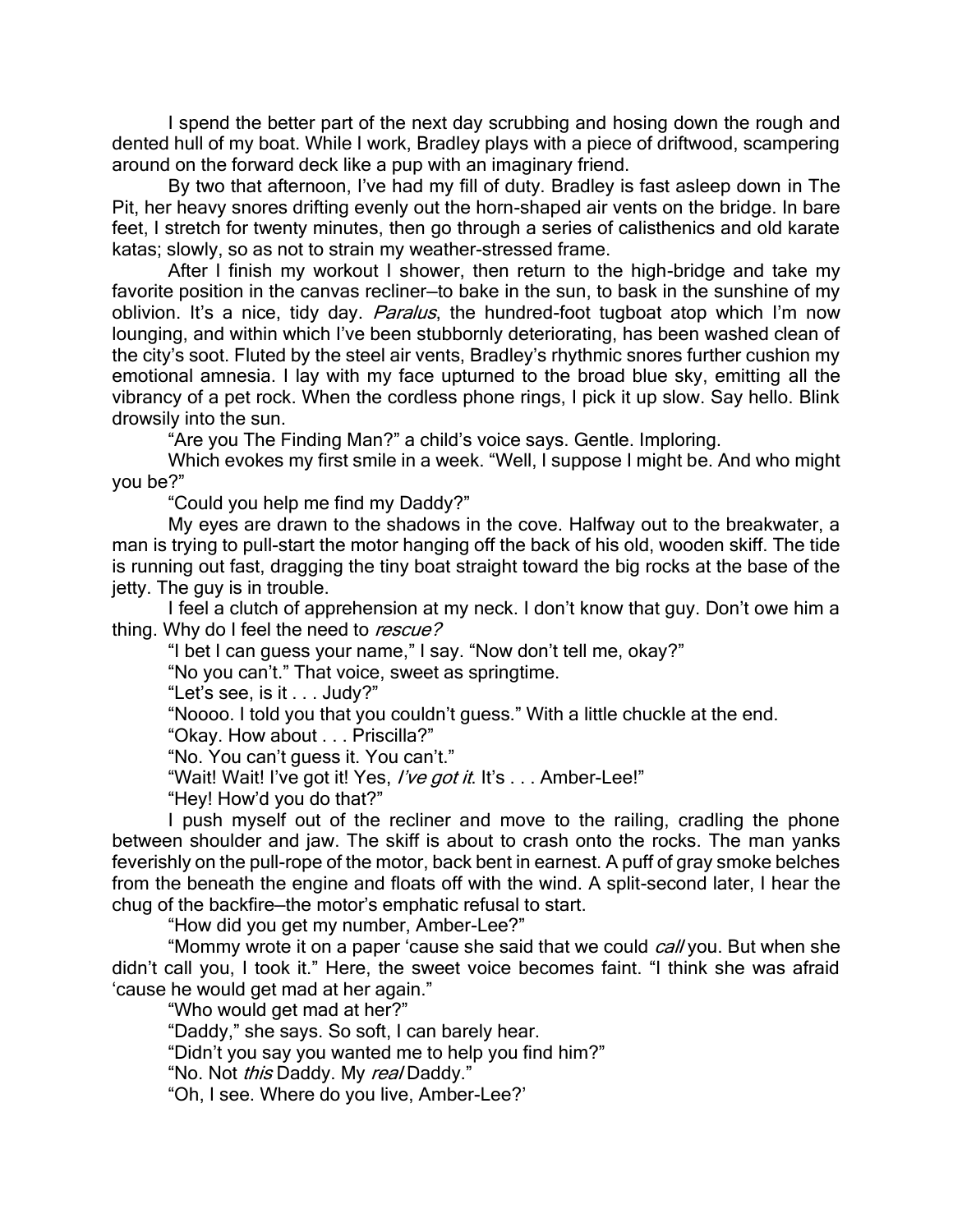"I live in my house." Spoken singsong, matter of fact. Stupid me.

"Of course, you do," I say. I look over my shoulder at the spool—table near the smokestack. My journal is there, next to the cold cup of coffee. "Do you know your phone number, Amber-Lee?"

"Of course I do!" It's  $8 - 6 - 2 - 5 - 4$  . . ." Her melody tapers to a whisper. "My Mommy's coming. I have to go now."

Soft click in my ear.

I turn the phone off, lean my elbows on the rough iron railing. 862-54 something. A Barrington exchange. I squint at the green shoreline on the other side of the bay. Somewhere in that direction, a very bright little girl is missing her Daddy.

I look for the guy in the skiff. Find him, just about to crash onto the rocks. With a desperate glance at the jetty, he gives one last, mighty pull, then gives up and abandons ship—by stepping off the bow onto a nice, flat boulder.

Jumping from rock to rock like a little cricket, the guy climbs to the top of the jetty, stops, looks back to where he tied his boat. In frustration, he scoops up a rock and throws it into the bay.

Amber-Lee, Amber-Lee, come the whisperings from inside my head.

"No. Not another girl," I say, to the sea and to the sky.

I breathe. Try to let the girl go. Try to forget. These days, everything is about forgetting.

I watch as the guy turns toward the sun and ambles stoop-shouldered into the wind.

## 3

## *A Minor Known*

For the next two days I focus on my number two avocation, which is grinding, sanding, and de-rusting Paralus.

From time to time I think about Amber-Lee, her mother, and the phone number. 862-54 . . . something. There were only a hundred possibilities for the two missing numbers. I could have taken the time. Called them all.

But I wouldn't have to. You see, some things I just know.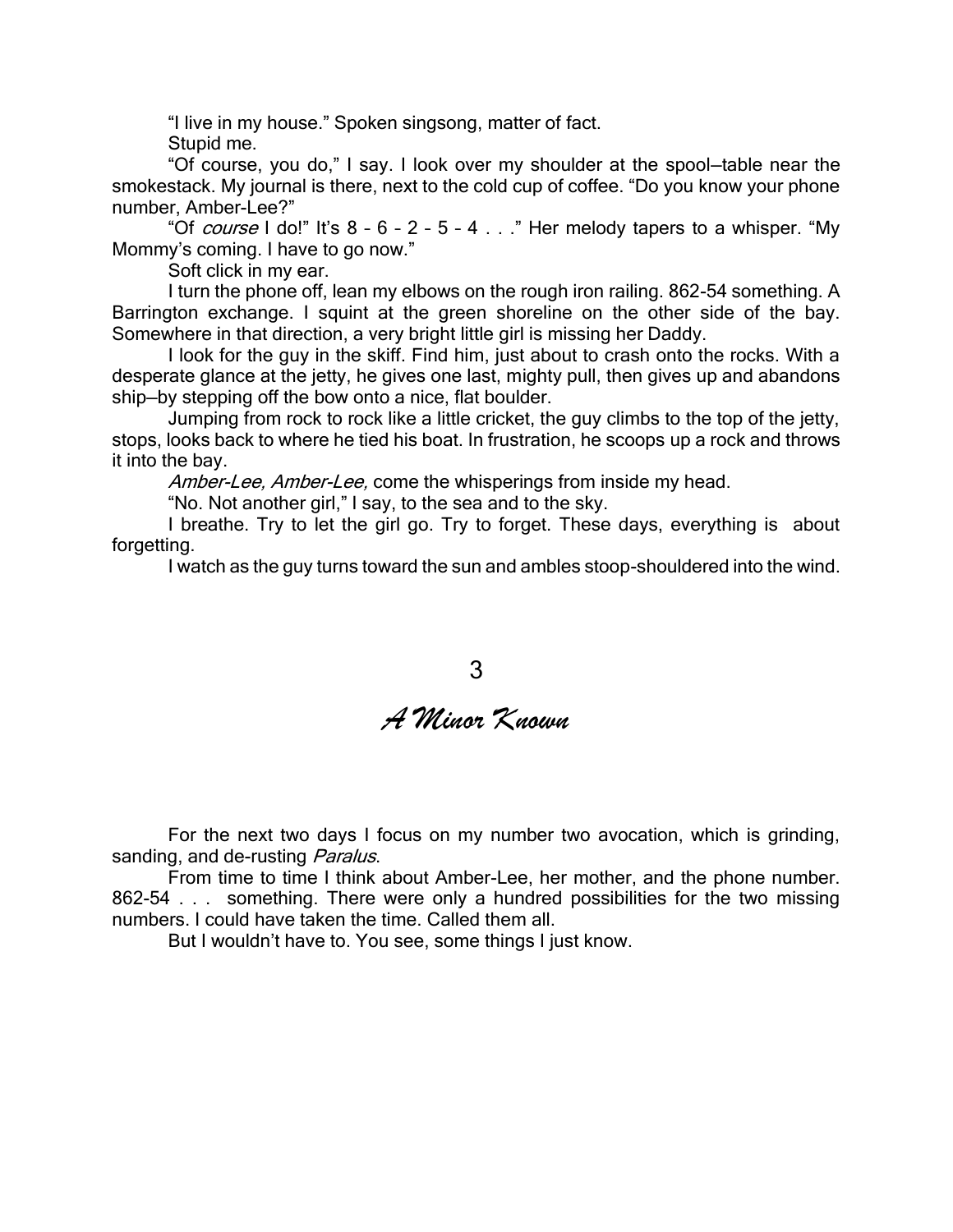## *In the Company of Stone*

Friday. 3:20 PM. Same time, different weather.

And again, I was out on the high deck when she calls.

"Mommy's taking a nap. Is your name really William Snow?'

"Yes."

"It makes me think of Christmas. Mommy told me I had a cat once and his name was Bill but I don't remember. Bill died when we was in Florida."

"Do you come from Florida?"

"Umm . . I don't know." Her voice uncomprehending, chamois soft.

"Did you live in Florida, Amber-Lee? With your cat named Bill?"

"Umm . . . Mommy said we lived in Florida once but I don't remember. Daddy lived in Florida."

"Which Daddy? This one now, or your real Daddy?"

"Umm . . . this one, I think. I don't know."

"And what is this one's name?"

She hesitates, then says, "Victor. But I'm not supposed to call him that."

I think I see a ghost. It seemed to pass astern of my boat, trailing behind a ribbon of black water. The chill wind finds old breaks in my bones.

"Is Victor your Daddy?"

"Nooooo," she wails, a tiny siren winding down. "Will you help me find my Daddy? Pleeeze!"

Like the ghost, an old thought sweeps behind my mind. Fear comes cold and moist to my skin. This is how it usually starts. The memories of terrible secrets kept, these things I've always known.

"I don't understand. Won't your Mommy let you see your real Daddy?"

"Nooo. If I ask her to see him and I can't, then I would cry. Daddy doesn't like it when I cry. He gets mad and he . . ."

"What is it Amber-Lee? Tell me what he does."

"Guess what?' This time, her voice is barely audible. "I go to school. I'm in the first grade."

I close my eyes.

I try to erase the images that are beginning to form in the swirling darkness. I breathe, focus on concrete and stone. It takes a moment, but then a more solid vision blocks out the others. A fortress with walls thirty feet thick and a half-mile high. Inside, an oasis where children play, their laughter tinkling like chimes in the wind.

"What's your last name, Amber-Lee?'

"My name is Amber-Lee Alvarado. I live at 1 – 4 – 5 Sea Drive, Barrington, Rhode Isalnd. My phone number is  $8 - 6 - 2 - 5 - 4 - 8 - 2$ ."

"That's good. You're a very smart girl."

"No, I'm not. I'm *not* smart." Anger in her small voice now. "Daddy says I'm dumb."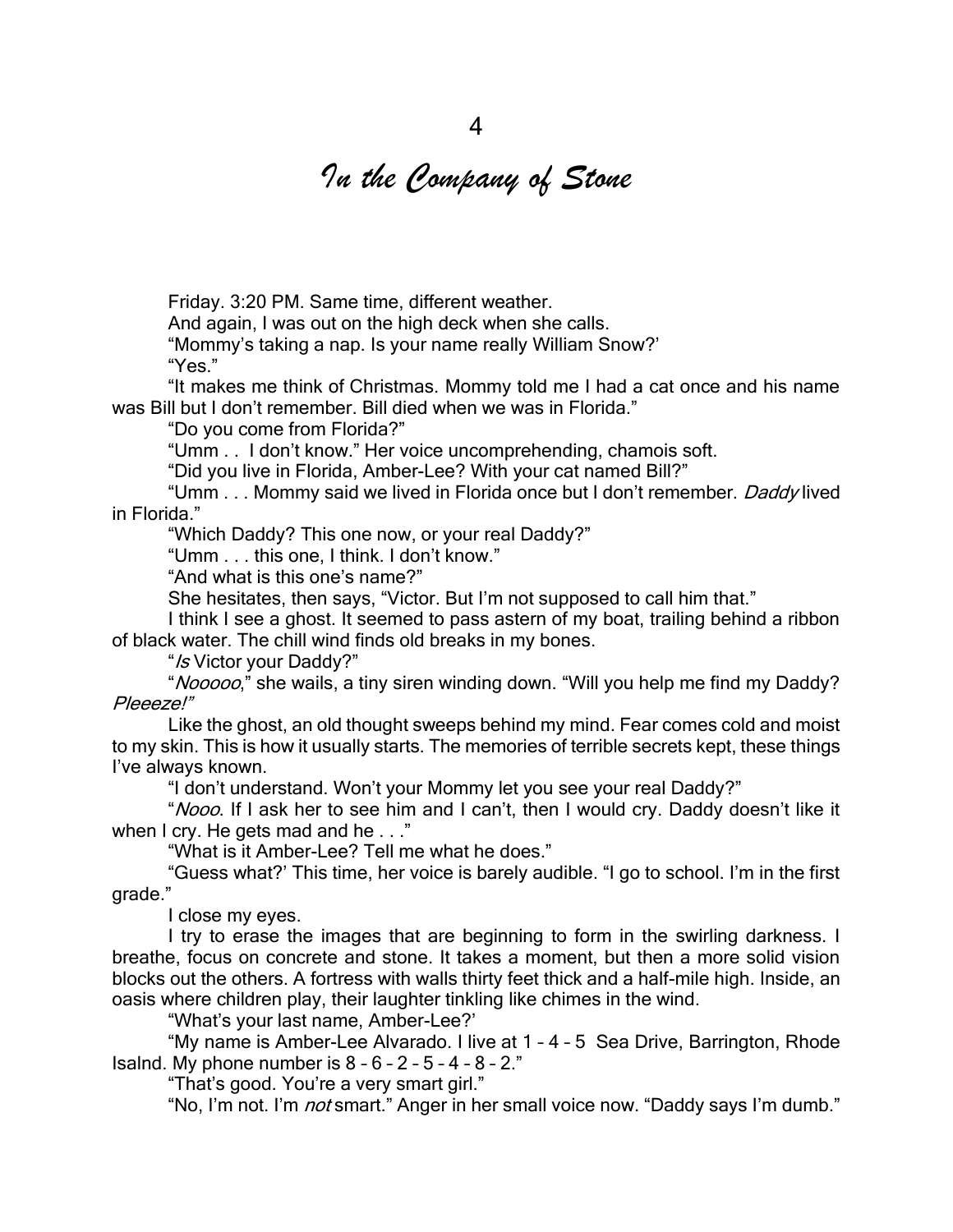I can almost hear my molars grind. "Victor's wrong, that's all. Every body makes mistakes. You're not dumb. You're smart."

"But Daddy says I'm dumb, 'cause you know why?"

My fingers grip the rough steel rail. "Why?"

"Cause he says I don't know my own Daddy. But he's *not* my Daddy. Why doesn't Mommy want to find my real Daddy anymore?"

I've already decided I'm going to help Amber-Lee. After losing my little sister, I vowed I'd never again ignore my internal sensors, my intuitions—my gift.

Some say it's my curse.

"Amber-Lee. I'd like to come see you. Maybe if I talk to your Mommy, she and I can work something out. Would you like that?"

"I don't know. We don't have any company. If Daddy was home when you . . . Sometimes he does bad things when he gets mad. I think maybe he did something to Bill the cat. Oh-oh. Mommy's coming. I have to go now. Bye."

Her parting word touches me like a teardrop.

I give my weight to the railing and my face to the cold wind. A few years ago I made a promise to someone, that I'd never put myself into a place where my mind could rip apart again. I want nothing to do with those frightening images. But I already know if I'm to be of help to this girl, someday I'll have to let them back in.

The instant I think this, I see the coffin—see myself leaning over it, inspecting the deep gouges in the wooden lid, the shredded nails at the ends of the small, bloodied fingers. The child was lying there in her crude sarcophagus, her little nightgown bunched and stained with blood. In that moment, I knew I'd never forget the look of horror and disbelief carved into her fragile face. I was afraid my teeth would crack and my bones would crumble.

The images vanish, leaving nothing but stillness and the slight shift of *Paralus'* mass as she moves beneath me, moving me. My steel monster, breathing in her sleep.

I push myself away from the railing. Dizzy, gasping for air, I stagger downward through the darkened corridors of my ship. Finding Bradley in The Pit, curled in the corner on her blanket, I gently lower my body next to hers and inhale the warm smell of her doggie shampoo. As I rest my head against her muscled flank, she lifts her head, glances over her shoulder, and gives me her soft, one-eyed gaze. She moans a greeting, then slips quietly back into sleep.

I drift off with her, to a meadow by the shore of a still lake. Two small girls stand facing each other, smiling and blowing dandelion spores across the water. I know them both, but I cannot remember their names.

I drift more. Down, beneath the lake, to a darkness known only at the core of solid rock. And there, in the company of stone, under the weight of water, I fell to my knees and I pray.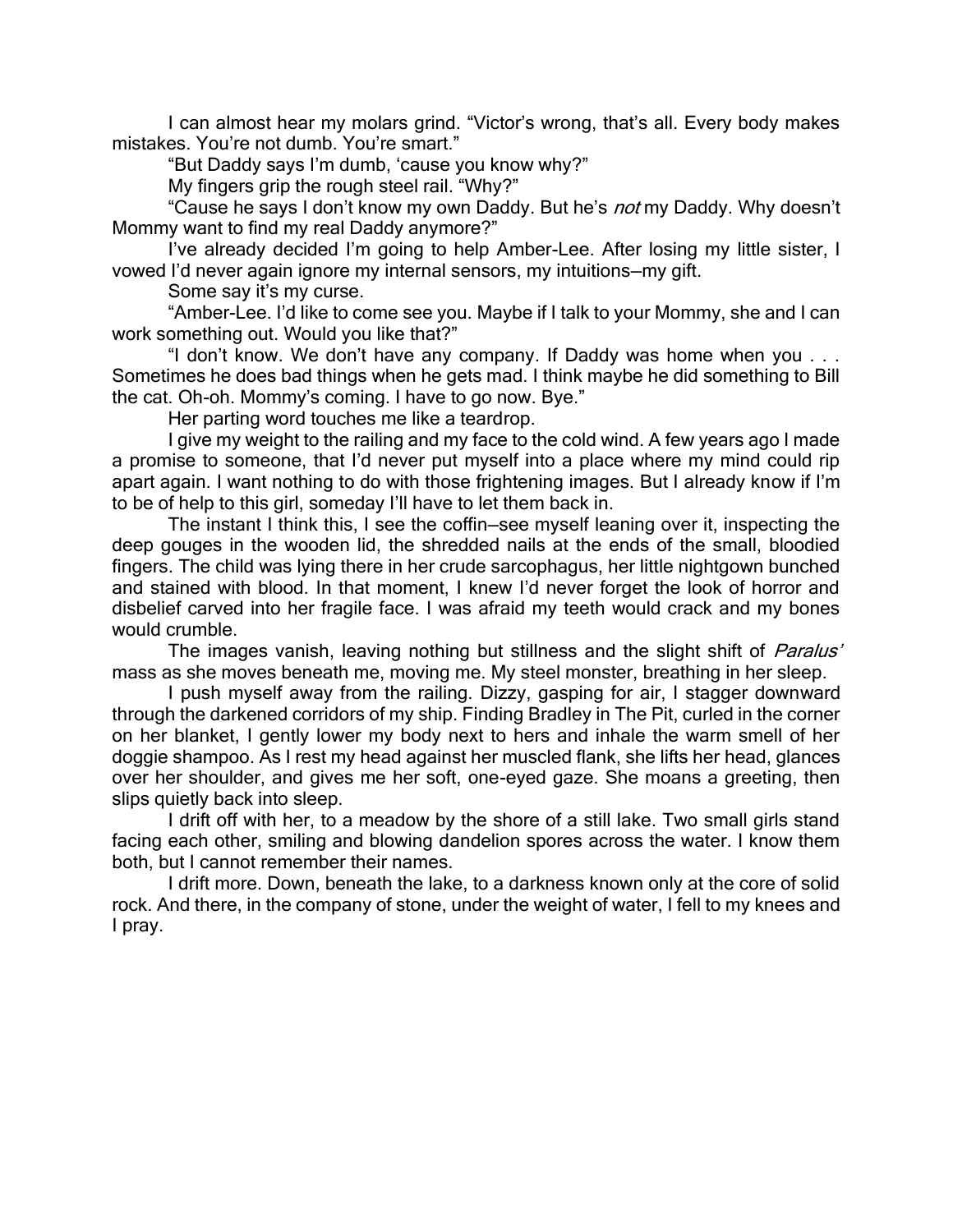## *Elena*

Before I make the call, I imagine myself as someone older. Shorter, fair hair, wrinkled skin, nasally voice.

I close my eyes and recite a few meaningless sentences out loud. Satisfied, I pick up the phone and dial the number.

Four rings.

"Hello?" She has a nice voice. Rich. Deep.

"May I speak with Mrs. Alvarado, please?"

Across the distance, I sense her recoil. "Who is this?"

"My name is Randolph Scott, Mrs. Alvarado. I represent Trinity Arbiter Ratings. Some time ago you filled out an application for a card at Macy's. At the bottom, you checked the box for the survey, which entered you into a drawing. I'm calling to tell you that the drawing has been held and your card has been selected. I'm happy to inform you that you've won a . . ."

"Look, what-ever-your-name-is. I'm very busy and I'm not interes . . ."

"... leather coat, Mrs. Alvarado. A *full-*length, Brazilian wrap-around with genuine Chinchilla collar and cuffs. This exquisite coat is valued at over six thousand dollars. It's a thing of beauty."

"Excuse me? You can't be serious."

"Oh yes. I assure you it's quite real, Mrs. Alvarado. To put it simply, this is *your* lucky day! All that's required is that you answer a few survey questions. Nothing too personal, I assure you. Now, you've not responded to one of our surveys in the past, have you? That would disqualify you for this lovely gift."

I keep my eyes closed, envision myself floating in the silken current of a lazy river.

"No! No one's called before! Yes! Of course! I can take a few minutes. Go right ahead Mr. . ."

"Scott, Mrs. Alvarado. Randolph Scott."

"I'm all ears, Mr. Scott."

And very obliging is Amber-Lee's mother. She confirms that her name is Elena Alvarado, that she does indeed live at 145 Sea Drive, Barrington, RI. Has lived there three years, three months, with her husband Victor Alvarado, and her only child, Amber-Lee, who will be seven years old on November the eleventh. Elena is thirty-six. She works "in the metals business" five days a week, nine in the morning to three in the afternoon. Victor is thirty-nine, an entrepreneur. Joint income in excess of one hundred thousand. They own two vehicles: a Mercedes coupe and a Volvo wagon. And yes, of course she watches television, but no, she doesn't often listen to the radio. Only when she's in her car. Will